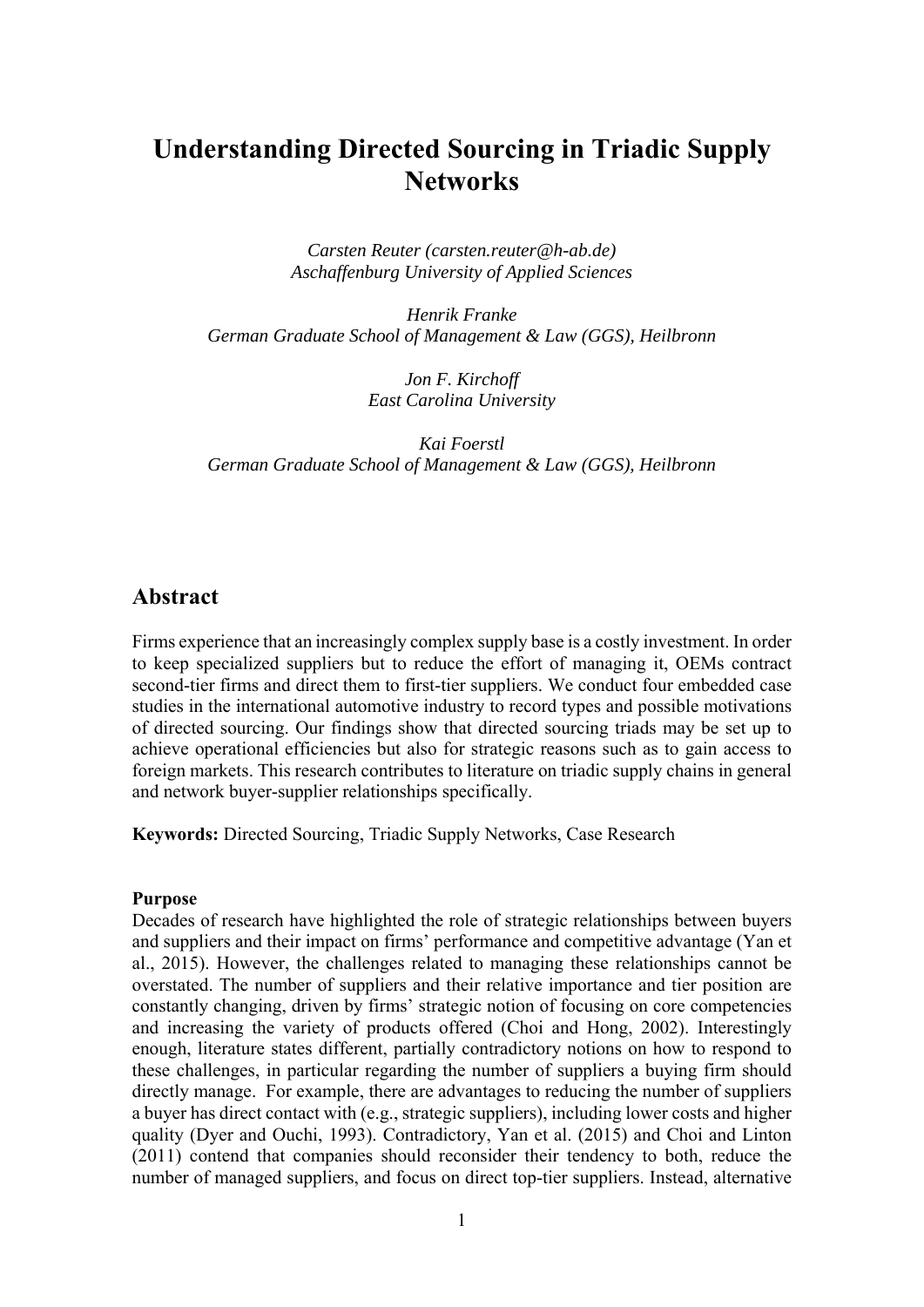actions should yield better control over costs, visibility into technology developments, and control over sustainability upstream of the supply chain.

A real world phenomenon in line with the latter notion is so called "directed sourcing" where buying firms attempt to (re-)gain control beyond their first-tier suppliers by selecting and even contracting second-tier or higher suppliers and directing a first-tier supplier to them as their approved source of supply, for example (Park and Hartley, 2002; Kim et al. 2011; ISO, 2002).

 Directed sourcing relationships are of particular interest for various reasons. Firstly, they fall into a theoretical divide in terms of defining the 'correct' or 'ideal' number of suppliers a firm should have in its supply base and directly managed. Second, they relate to the very recent notion of the theory of the nexus supplier (Yan et al. (2015) which accounts for the observation that suppliers may be of high strategic importance to the buying firm because of their position and role in the wider supply network. Finally, they encompass at least three actors in a triadic relationship, which many consider an underresearched area in the literature.

Sparked by anecdotal evidence, our initial research for real world examples of directed sourcing relationships promises a variety of distinct types and underlying motivations. In order to lay ground for a differentiated analysis of this phenomenon, this paper provides first steps towards a systematic overview of directed-sourcing archetypes. Furthermore, this paper intends to provide starting points for further theory-based elaboration on multiple levels of the issue at hand (Carter el al., 2015). Thus, the following research questions are explored:

- 1) What types of distinguishable directed sourcing relationships can be observed and how can they be characterized/classified?
- 2) What effects are associated with these relationships compared to other governance alternatives of distant suppliers?

In order to address our two research questions, this paper relies on a multiple embedded case study design with data collected in the automotive industry. To enhance the explanatory power of our findings and support dialogue between research and practice, the observations are discussed from the theoretical perspectives of Organizational Buying Behaviour (OBB) (e.g., Sheth, 1973) and Transaction Cost Economics (TCE) (e.g Williamson (1975)).

#### **Theoretical Background**

### *The Supply Network and Triads*

A supply system is a network of organizations that engage in business together. The buying firm in a supply network coordinates and controls the activities of its supply base (Choi and Krause, 2006). The multitier supply network is made up of a buyer and tiered suppliers who collectively bring products to consumers markets (Yan et al. 2015). Management of the supply network is critical to ensure efficient and effectiveness operations (Mentzer, et al. 2001). This broader multilevel perspective of supply chain management is useful for scholars who seek to better understand the dynamics and complexities inherent in triadic buyer-supplier-supplier relationships (Wu and Choi, 2005; Dubois and Frederiksson, 2008; Wu et al. 2010; Carter et al. 2015). Triads shift the unit of analysis away from single-level, dyads to one that represents a concise part of the multitier supply network (Dubois and Frederiksson, 2008).

The types of relationships among the members of the triad network depends to some extent on the structural embeddedness of the organizations, measured by both the strength of individual relationships (e.g. buyer to tier 1 supplier) and the overall relationship of the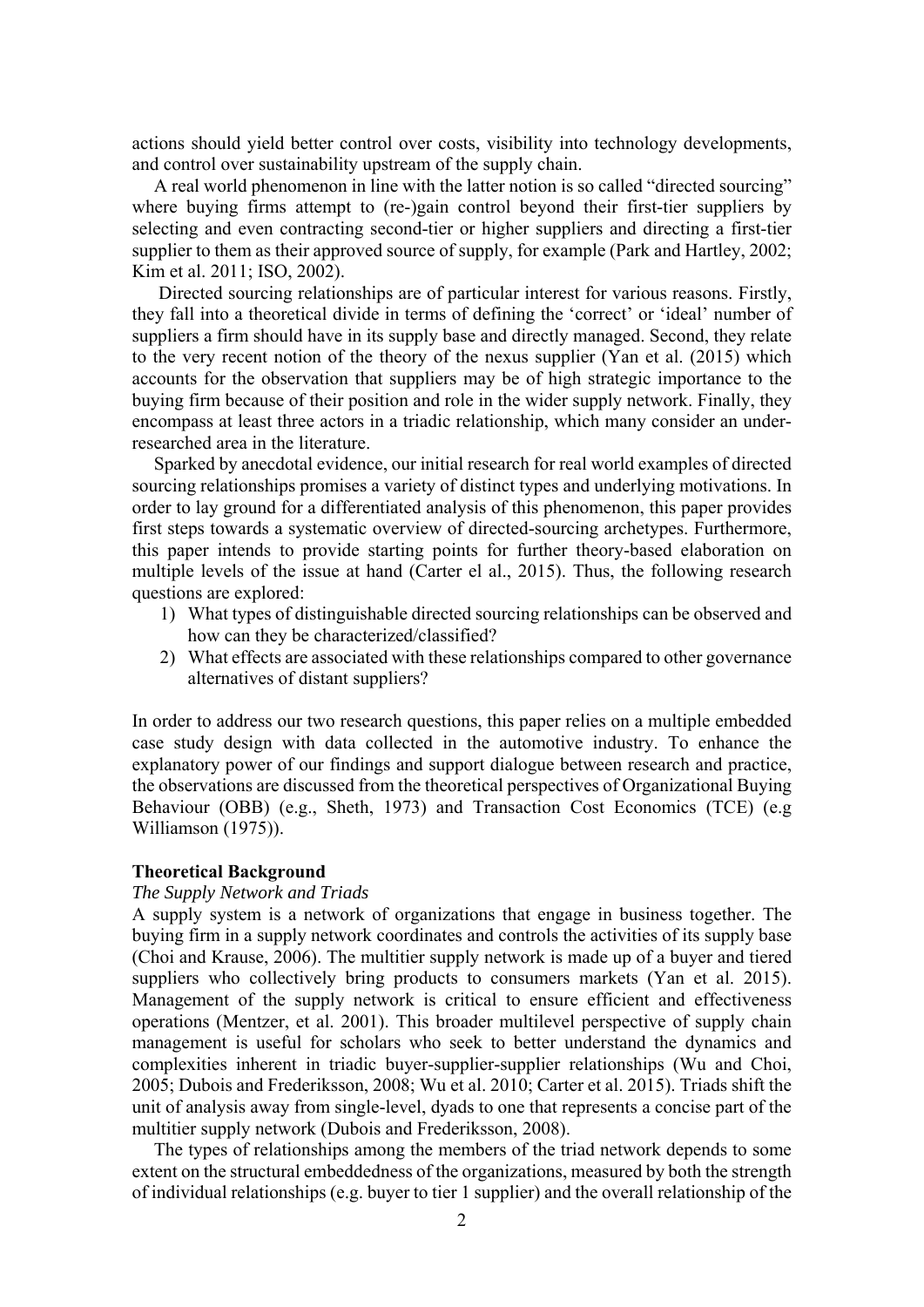triad (Autry and Griffis, 2008). Yet, all of the firms in the triad attempt to use strong and weak relationships to their advantage, regardless of their position and power (Holma, 2012). Wu et al. (2010) explain that buyer-supplier-supplier relationships can often be cooperative, competitive, and co-opetitive at any given time, depending on the strategy of the companies involved and their power-dependency with one another. For example, Japanese automakers often force competitor suppliers to cooperate with each other, and then among themselves and the OEM (Asanuma, 1985). Yet, this too can eventually create a new dynamic, one in which two firms in the triad, sensing greater power asymmetry between them and the third firm, create a "two against one" situation (Wu et al., 2010).

### *Directed Sourcing*

The triadic relationship literature is still emerging with researchers agreeing that different triadic structures exist, yet taking different approaches to describe the structures (e.g. Wu and Choi, 2005; Choi and Wu, 2009; Mena et al., 2013; Holma, 2012). Some are more traditional buyer-supplier-supplier relationships. Others such as Guo et al. (2010) consider triads from a slightly different perspective of buyer-contract manufacturersupplier. Researchers have used triads to examine the characteristics and relative importance of different supply networks. Much of this research has sought to extend the literature on strategic suppliers. Strategic suppliers are often first-tier suppliers whose performance significantly impacts the buying firm's operations and ultimately, performance and success.

An emerging area of the supply network literature is the theory of the nexus supplier (Yan et al., 2015). A key premise behind the nexus theory is that suppliers do not have to be a first-tier supplier to be a critical, strategic partner to the buying firm. Instead, a supplier can be structurally embedded in the supply network and its ties to other suppliers may determine its criticality and hence, its strategic importance to the buyer (Yan et al., 2015). The nexus supplier phenomenon may be best observed through the triad to help explain how embeddedness affects network relationships (Choi and Wu, 2009; Wu et al., 2010).

Using the theory of the nexus supplier as a springboard, our investigations also look at another specific type of triadic relationship in the supply network, in this case, directed sourcing. This type of triad also considers the strategic importance of suppliers at different tiers in the network, but emphasizes the relationship between the OEM and the second tier. Directed sourcing is generally described as purchasing strategy, typically used by OEMs, to direct top-tier suppliers to source from specific, predetermined lower-tier suppliers (Park and Hartley, 2002; Choi and Hong, 2002; Choi and Linton, 2011). There are few directed sourcing examples in the literature, with some exceptions (e.g. Choi and Hong, 2002; Choi and Linton, 2011).

Missing from much of this already limited literature is that directed sourcing strategies lead to complex and sometimes contentious relationship situations for firms and their suppliers. Furthermore, the dynamic nature of directed sourcing relationships can create ongoing confusion and strife in the supply network. For example, long time first-tier supplier may lose or be forced to cede some control to a second or third-tier supplier, a supplier which has now has direct contact and agreements with the OEM (Choi and Linton, 2011). We focus this research on directed sourcing strategies and their dynamic tendencies as an attempt to describe and explain the different structures that make up common and often used, but under-researched phenomenon of supply chain management.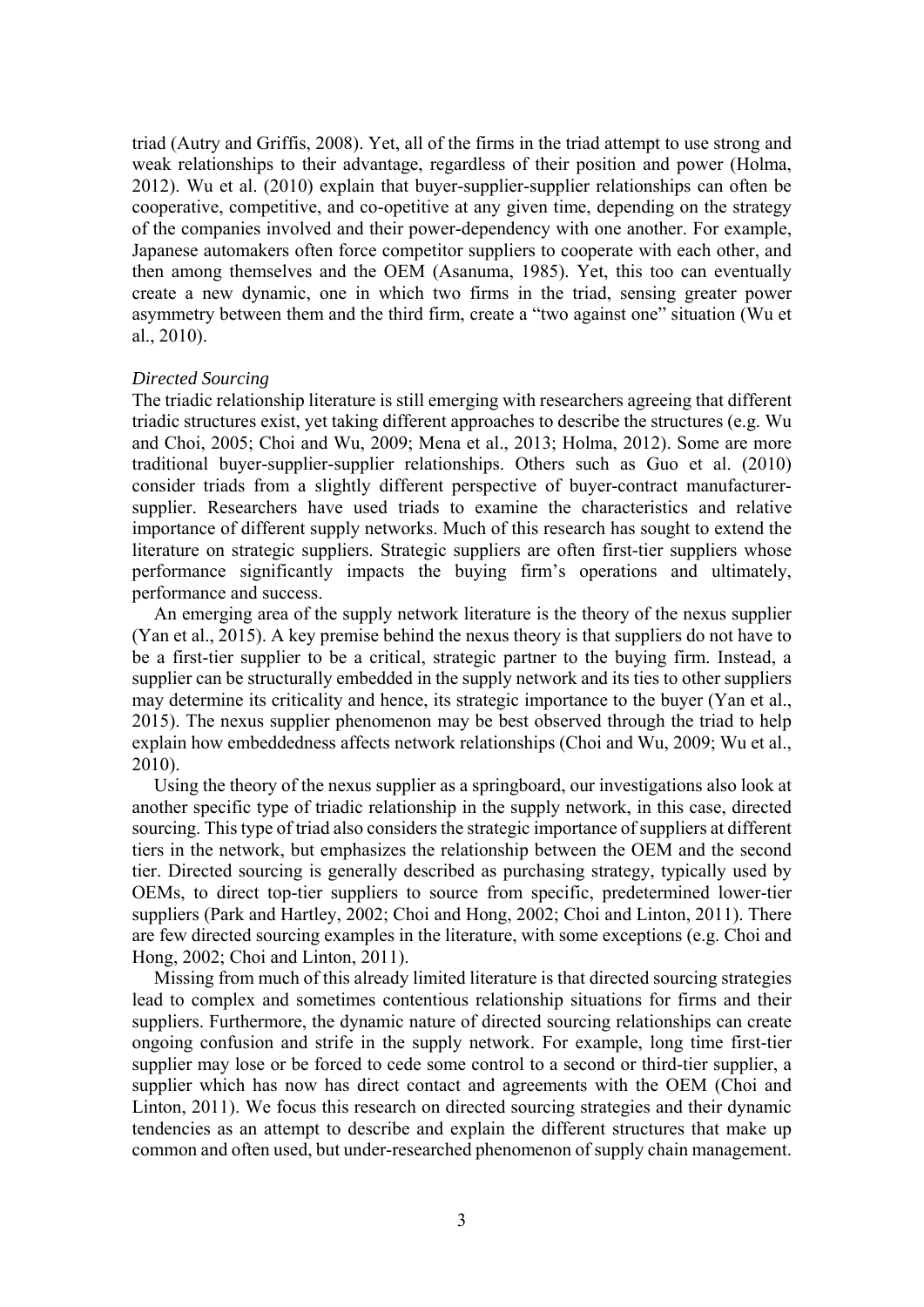#### *Theoretical explanations for Directed Sourcing*

The buying strategies of organizations change over time, even in the most rigid of organizations (Rajala and Tidstrom, 2017). In addition, there is a rational side to purchasing behavior, there is also an emotional aspect as well. Understanding the combination of the dynamic nature and the rational / emotional motivation of directed sourcing strategies is a path to addressing our research questions (e.g. why and how do directed sourcing relationships form and evolve, compared to other buyer-supplier relationships). Explaining directed sourcing strategies are a particularly interesting phenomenon given the inherent complexities and challenges of directed sourcing to firms and their suppliers, placed in the context of, and in contrast to, other multi-level buyersupplier relationships (Kaufmann, et al., 2017). Therefore, we turn to transaction cost economics (TCE) and organization buying behavior (OBB) theories to help address the research questions. The following discusses why we chose these theories and how they are applicable to this research.

TCE has been used to help explain purchasing behavior in the supply chain management literature for decades. Williamson (1975) used the tenants of TCE initially to explain why firms integrate some activities internally, and source others to their supply network. In more recent years, researchers have extended TCE to better understand differences in what motivates buying behavior by contrasting the rational-perspective of TCE to other theories which help explain more intuitive perspectives of behavior. This latter point is where OBB is helpful.

OBB was developed to help explaining the factors that affect organizational buying behavior (Webster and Wind, 1972; Johnson and Lewin, 1996). Like TCE, these include more transactional factors and processes such as cost and are task-oriented. Yet OBB moves beyond the rational factors to include characteristics of the buying organization, and in particular the purchasing group within the organization (Webster and Wind, 1972). We use OBB in this research because of its multilevel perspective in the supply network, its focus on inter-organizational relationships, and its ability to describe behavior of multilevel relationships as they change over time (Johnson and Lewin, 1996; Rajala and Tidstrom, 2017). OBB is also relevant to helping explain the emotional (intuitive) motivation for buying firms to initiate directed sourcing decisions. This is because not all buying behavior is guided by rational motivators, but often times related to emotional factors that are not always easily explained rationally (Williamson, 1975; Kaufmann, et al. 2017). Thus, OBB helps bridge the gap between explaining why some OBB is more rational in nature and why some is more emotional in nature.

## **Research Methodology**

#### *Research design*

In order to address our three research questions, this paper relies on a multiple embedded case study design, where four directed sourcing relationships are investigated drawing on interview data on OEM-level, directed Tier 1 supplier-level, and directing Tier 2 supplier-level. Hence, the supply chain triad is our prime observational unit of analysis. We opted for a case study design for several reasons. First, case studies are often the method of choice when investigating phenomena related to decision making and managerial motivation. Second, case studies can explain and aid in constructing theory in areas of research that are little investigated, such as directed sourcing (Dubois and Araujo, 2007; Quintens et al., 2006). Third, the case study method fits with the overall aim of the study of illustrating and understanding a practical phenomenon in supply chain management (Meredith, 1998). Finally, cases are most suitable to generate managerially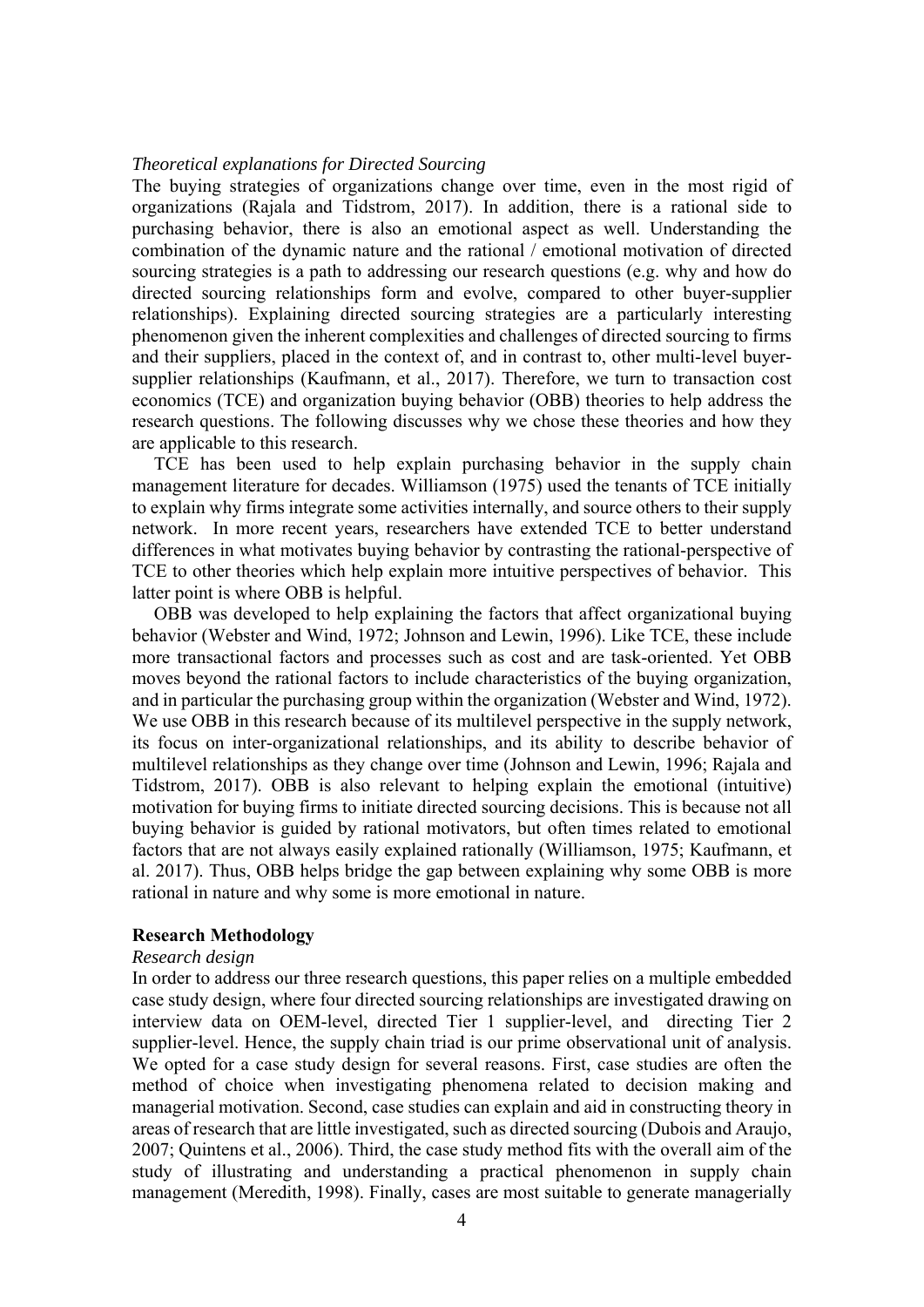valuable insights since real-life situations and managers' views can be analyzed directly (Gibbert et al., 2008).

We were able to identify three directed sourcing triads with unique motivations and furthermore documented a special directed triadic relation with a tier 1 joint venture of the buying OEM and the tier 2 supplier. Notably, this study does not aim at creating an exhaustive inventory of all possible directed sourcing triads but rather takes initial steps towards exploring directed sourcing triads to motivate more recognition of these yet unobserved constellations. During our analyses, we ensured validity and reliability, a thorough connection of findings to extant literature, and the theoretical focus by application of measures proposed by Gibbert et al., (2008) and Yin (2003). Please find all details on the measures taken in Table 1.

|                      | Research design                                                                                                          | Case selection                                                                                                            | Data gathering                                                                                                   | Data analysis                                                                                                            |
|----------------------|--------------------------------------------------------------------------------------------------------------------------|---------------------------------------------------------------------------------------------------------------------------|------------------------------------------------------------------------------------------------------------------|--------------------------------------------------------------------------------------------------------------------------|
| Internal<br>validity | Thorough embedding of<br>case studies into<br>evidence and theory on<br>organizational buying<br>behavior                | Purposeful sampling<br>criteria: (1) supply<br>chain complexity, (2)<br>buying firm size, and<br>(3) internationalization | Multiple<br>respondents;<br>Corporate experts<br>on directed<br>sourcing projects<br>interviewed                 | Verification of<br>critical findings<br>with case<br>respondents<br>Pattern matching                                     |
| External<br>validity | Comparative multiple<br>case-study design<br>enabling cross-case<br>analysis                                             | Focused selection<br>criteria based on<br>company and part<br>characteristics                                             | Gathering data in<br>real corporate<br>best-practice<br>project                                                  | n.a.                                                                                                                     |
| Reliability          | Development of case<br>study protocol and case<br>database<br>Verification of unclear<br>information with<br>respondents | Well-documented and<br>transparent selection<br>criteria                                                                  | Semi-structured<br>interview<br>guidelines to<br>reduce bias and<br>unwanted stimuli<br>during data<br>gathering | Discussion to unify<br>divergent under-<br>standings during<br>coding<br>procedures to<br>reach inter-rater<br>agreement |

*Table 1: Validity and reliability measures taken during the study* 

#### *Empirical Context and Case Selection*

We carefully selected the empirical context of our case studies and subsequently followed a purposeful multi-step sampling approach. Our case studies reside in the automobile industry, which can be characterized as technologically complex, dynamic in nature, and developed in terms of supply base complexity and value chain disaggregation (Novak and Eppinger, 2001; Thun and Hoenig, 2011).

We were able to identify several directed sourcing triads originating from a major automotive supplier as tier 2, four different tier 1 suppliers, and several international automotive OEMs. The international OEMs include but are not restricted to major automotive firms in China, Europe (east and west), and Japan. The selection of buying firms hence mirrors the internationality of the industry and the ever rising importance of Asia and particularly China as market for automotive products (KPMG, 2017).

We distributed our sampling across (1) the size of tier 1 in terms of sales and number of employees, (2) the sales volume between tier 1 and tier 2, and (3) the type of purchase. Two large tier 1s from Germany and the Netherlands, one small Japanese tier 1 and one medium-sized Chinese Tier 1 were selected based on diversity concerning the above criteria and a significant number of components to ensure awareness of the triadic relation within the firm (see Table 2). The tier 2 supplier is a multinational automotive company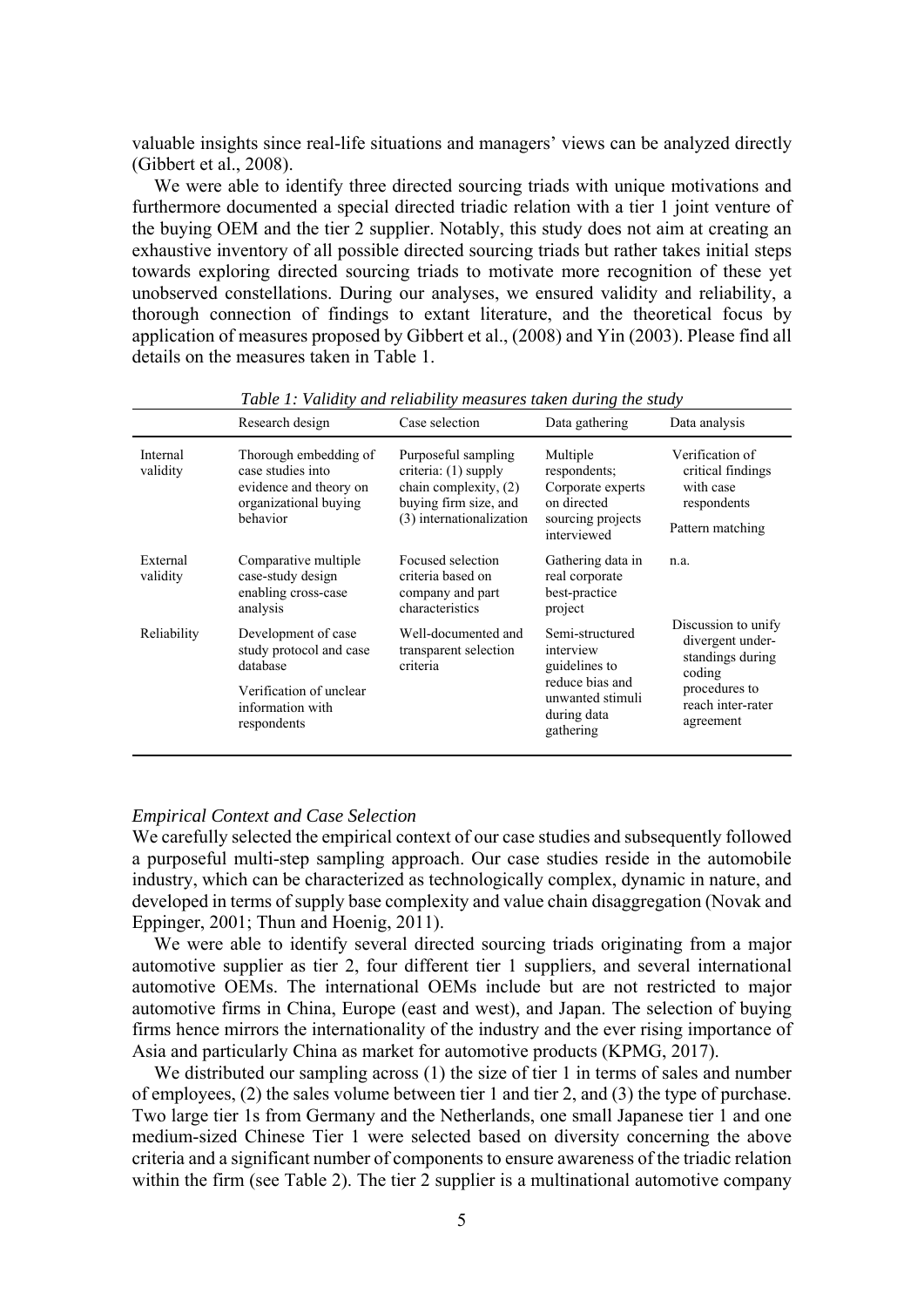with revenue and sales well beyond the 1 bn€ threshold. Tier 2 supplies parts and components to international passenger and commercial vehicle OEMs on different tierlevels and is part of directed sourcing relations for several supply chains. Tier 2's headquarters are situated in central Europe, while manufacturing and logistics are carried out in a global web of plants and warehouses. We report on four supply chain triads whose participants are engaged into a directed sourcing triad. Please see Table 2 for an overview of tier 1 demographics.

In particular, the four triads are diverse not only in quantitative facts but also in their supply market complexity and purchasing decision type. ALPHA, for instance, concerns a module that is not technologically high-end, yet essential for the assembly and operation of the vehicle (see Table  $2 \& 3$ ).

| Tier 1                                                    | <b>ALPHA</b>            | <b>BETA</b>                  | <b>GAMMA</b>    | <b>DELTA</b>    |
|-----------------------------------------------------------|-------------------------|------------------------------|-----------------|-----------------|
| Headquarters location                                     | Germany                 | Netherlands                  | Japan           | China           |
| Ownership structure                                       | 100% subsidiary         | 100% subsidiary              | 100% subsidiary | Tier 2 majority |
| Number of employees                                       | 5,000-10,000            | 1,000-5,000                  | 1,000-5,000     | 5,000-10,000    |
| Sales volume (2015)                                       | $1,000 - 5,000$ m $\in$ | $1,000 - 5,000$ m $\epsilon$ | 500-1,000 m€    | 500-1,000 m€    |
| Sales tier $2 \rightarrow$ tier 1 (2015)                  | 10-500 m€               | 500-1,000 m€                 | 10-500 m€       | 10-500 m€       |
| Number of components via<br>directed sourcing with Tier 2 | 7                       | 32                           | 12              | 25              |
| Number of OEMs supplied                                   | 12                      | 3                            | 5               | 47              |
| Number of tier 1 informants                               | 9                       | 7                            | 5               | 17              |
| Supply market complexity                                  | Medium                  | High                         | Low             | High            |
| Product complexity                                        | Medium                  | Medium                       | Low             | High            |
| Task novelty                                              | Low                     | Medium                       | Low             | Medium          |
| Purchase importance                                       | Medium                  | High                         | Low             | High            |

*Table 2: Case demographics* 

### *Data Collection and Analysis*

The case study data was collected between April 2015 and December 2016 in the course of a corporate-level project designed to raise internal awareness and develop best practices to deal with directed supply relations at the focal tier 2 supplier. In order to draw a multi-dimensional picture of directed sourcing triads, all three participants of the supply chain triad were included. Semi-structured interviews were conducted with Tier 2 project leaders, who were each directly allocated to one directed sourcing triad, to subsequently establish connections to the respective tier 1 and OEM representatives. We ensured complete confidentiality to our tier 2 interview partners (as to all others) to limit social desirability bias in project leader's attempts to establish said connections. In the following, several managers at tier 1 suppliers and OEM representatives were interviewed. Questions targeted employees' (1) awareness of outsourcing and directed sourcing in their company to verify their expertise on the issue, (2) benefits and risks associated with directed sourcing for their organization, and (3) motivations and lessons learned from conducting directed sourcing. We assumed theoretical saturation to be reached when no new aspects emerged from the conversation (Eisenhardt, 1989; Glaser and Strauss, 2009; Strauss and Corbin, 1998).

We followed the approach of open coding of the interviews by grouping similar information into codes and themes (Strauss and Corbin, 1998). The following section presents the identified themes representing some motivations to do directed sourcing business briefly due to the preliminarity of our findings and due to the length restrictions of EUROMA full papers.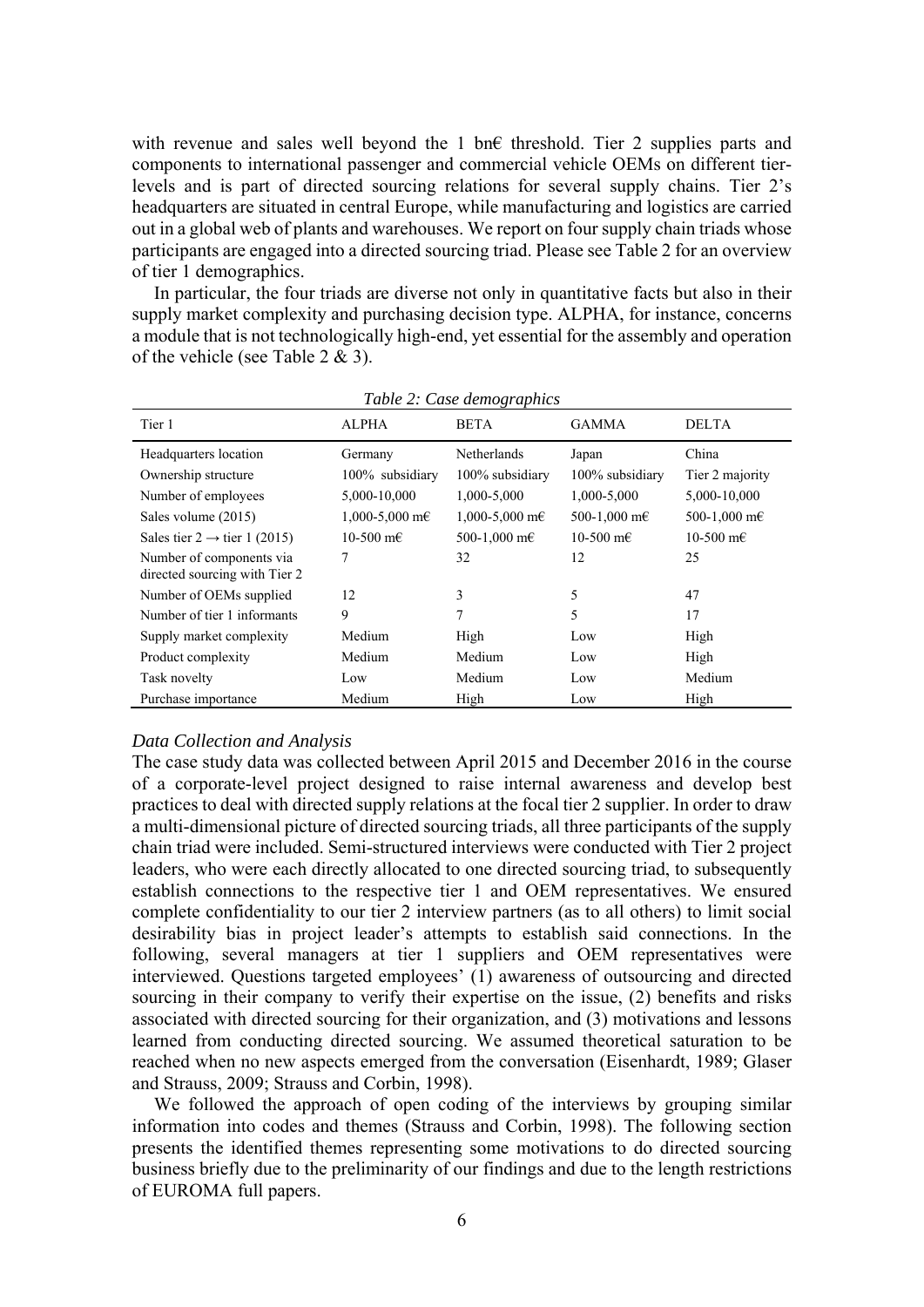## **Preliminary results**

## *Dependency & reversibility*

Informants in cases ALPHA and DELTA express comparably high dependency and low willingness and ability to reverse the directed sourcing relationship. Interviews reveal that OEMs as well as tier 2 have shifted resources towards other activities (ALPHA) or need the triad to remain present in foreign markets (DELTA). Conversely, GAMMA shows high dependency on tier 1, partly due to comparably low technological complexity (Table  $2 & 3$ ).

## *Focus on core competences*

All cases consistently report that tier 2 (explicitly in GAMMA) and OEMs (ALPHA, BETA, DELTA) can reduce the scope of their own activities and focus on core competences, such as the upper class in BETA (Table 2).

## *Direct costs*

ALPHA and BETA report significant efficiencies since tier 1 is able to build knowledge and specialized capabilities to assemble modules (ALPHA) or even entire finished products (BETA). In collaboration with the comparably large tier 2 and OEMs, tier 1 companies are able to quickly enhance learning. Finally in DELTA, local stocks enable cheap and flexible deliver to Asian customers (see Table 3).

## *Product quality*

The theme of product quality goes along with learning and shows that ALPHA and GAMMA have had early problems with product quality but were able to transfer knowledge and processes to from tier 2 to tier 1 in order to quickly improve quality conditions. In GAMMA, the trilateral forecasting and planning assures enough time to deal with quality problems. DELTA illustrates that quality problems may even dissolve the triad (see Table 3).

## *Lead time*

All cases consistently report that the triad serves to reduce lead time either downstream to suppliers (BETA), or upstream towards the OEM (all other). The triad reduces transport distances but is also beneficial from the supply chain perspective such as the consolidation of Asian orders at GAMMA tier 1.

## *Control*

ALPHA reports that the OEM, as in other outsourcing relationships, loses control over capacity planning, while DELTA is more complex. Tier 1 managers report intensive learning, which partly induces transfer of technological know-how. This transfer cannot be prohibited, tier 2 managers say, due to the dependency that the gate keeping character of tier 1 creates.

## *Market access*

Tier 1 is a gate keeper for tier 2 towards the Chinese market. This has significant implications for dependency and the ease of protecting intellectual property (control).

## *Risk allocation*

APLHA and BETA illustrate that risk is allocated from the OEM towards lower tier levels. Foremost, capacity planning is mentioned as transferred risk towards tier 1.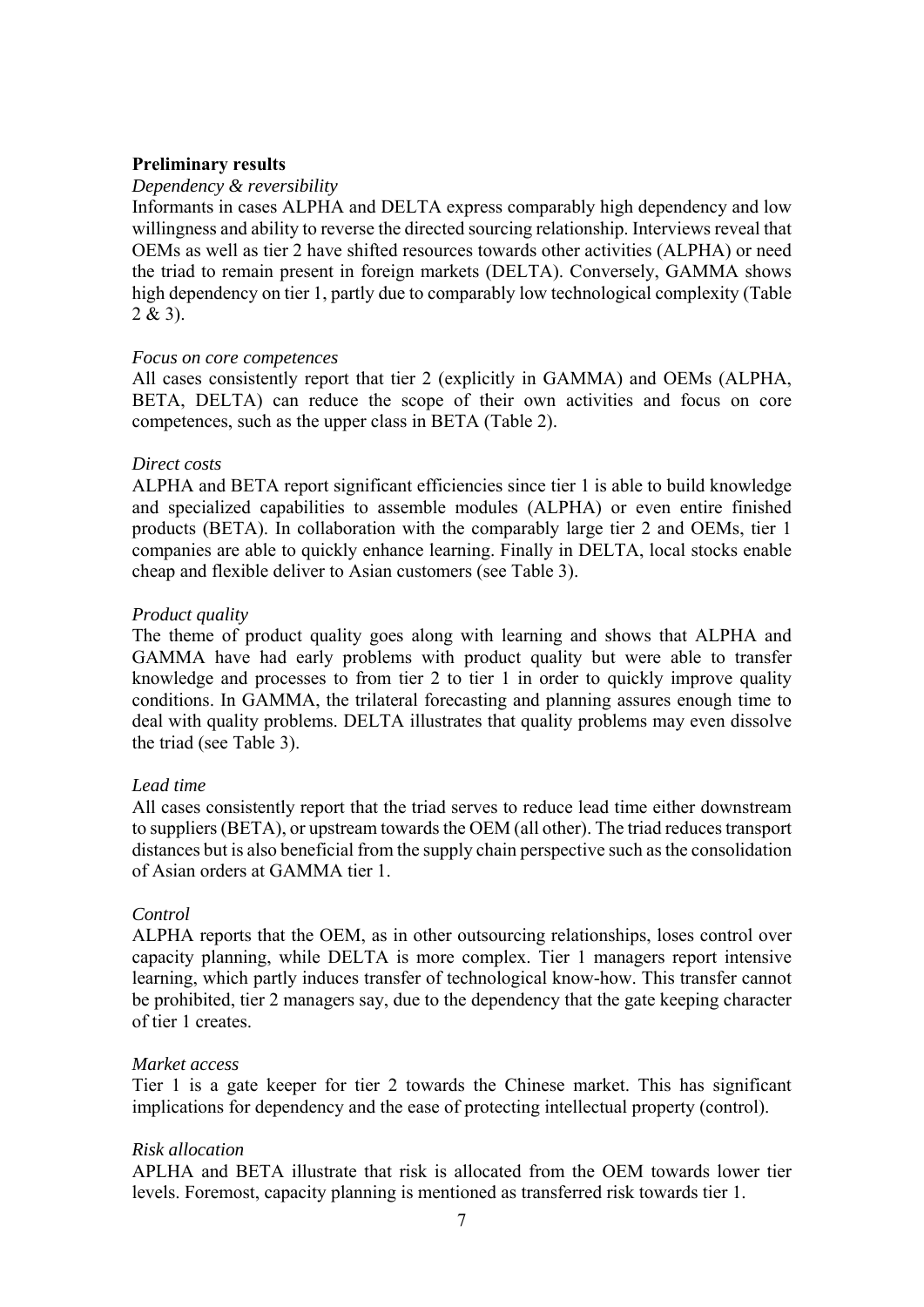| Inductive themes              | <b>ALPHA</b>                                                                                                                                                                                                    | <b>BETA</b>                                                                                                                                                                                                                                 | <b>GAMMA</b>                                                                                                                                                                                                                           | <b>DELTA</b>                                                                                                                                                                                                                                                                                                                          |
|-------------------------------|-----------------------------------------------------------------------------------------------------------------------------------------------------------------------------------------------------------------|---------------------------------------------------------------------------------------------------------------------------------------------------------------------------------------------------------------------------------------------|----------------------------------------------------------------------------------------------------------------------------------------------------------------------------------------------------------------------------------------|---------------------------------------------------------------------------------------------------------------------------------------------------------------------------------------------------------------------------------------------------------------------------------------------------------------------------------------|
| Dependency &<br>reversibility | "It is for us unimagin-<br>able to reserve the $[\dots]$<br>production<br>back<br>to<br>$[OEM]$ ."<br>- OEM manager                                                                                             | n.a.                                                                                                                                                                                                                                        | If tomorrow, [tier 1]<br>were no longer there, we<br>[] would find a second<br>[tier $1$ ]."<br>- Tier 2 manager                                                                                                                       | [Tier 1] is like a child<br>that gets everything that<br>it wants, but we from<br>[tier 2] cannot tell it<br>what is allowed to do<br>and what it is not"<br>- Tier 2 manager                                                                                                                                                         |
| Focus on core<br>competences  | "Production of [part] is<br>considered<br>as<br>core<br>activities, $[\dots]$ but is not<br>considered<br>as<br>main<br>focus of the OEM."<br>$-$ OEM manager                                                   | "[Tier 1] supports us to<br>produce cars of this<br>platform, so we can<br>increase the production<br>of the upper class in the<br>next years"<br>- OEM manager                                                                             | "Without [tier 1], it<br>makes no sense for us to<br>deliver the [parts] to<br>Japanese OEMs. We<br>have no capacity to<br>make the adjustment."<br>- Tier 2 manager                                                                   | "It is better to apply the<br>proven knowhow of [tier<br>2]. They know it better."<br>$-$ OEM manager                                                                                                                                                                                                                                 |
| Direct costs                  | "The OEMs provide us<br>their planning data in<br>advance, so we can plan<br>together with [tier 2]<br>the<br>about<br>delivery,<br>production as well as<br>optimize<br>our<br>purchasing"<br>- Tier 1 manager | "We are the best choice<br>for [OEM] to extend<br>their production. The<br>amount is not so high for<br>[OEM] to set up a new<br>assembly line"<br>- Tier 1 manager                                                                         | adjustment<br>[The<br>is<br>realized in low cost<br>countries to keep the<br>cost low.]                                                                                                                                                | "We have a clear plan<br>for localization of the<br>parts to optimize cost. It<br>is inevitable."<br>- Tier 2 manager                                                                                                                                                                                                                 |
| <i>Product quality</i>        | "They [tier 1] have<br>improved significantly;<br>they simply applied the<br>process with quality<br>gates of [Tier 2]"<br>- Tier 2 manager                                                                     | n.a.                                                                                                                                                                                                                                        | "A key success of our<br>business<br>is<br>the<br>communication<br>with<br>[tier 2] and OEMs. $[\dots]$<br>If we operate well, we<br>have enough time to<br>check the parts carefully<br>to reduce quality issues"<br>- Tier 1 manager | If the [parts] do not<br>meeting the<br>market<br>expectation, than<br>the<br>Chinese companies will<br>try to develop<br>and<br>produce the parts by<br>themselves."<br>- Tier 2 manager                                                                                                                                             |
| Lead time                     | 1<br>for<br>"[Tier<br>now<br>example has a fabrics in<br>Poland, they supply the<br>tanks to [several OEMs]<br>on site"<br>- Tier 2 manager                                                                     | "The most important<br>reason why we choose<br>[tier 1] to produce the<br>[] car for us instead of<br>extending the capacity in<br>[OEM location] is that<br>[tier 1] is quite near from<br>the automotive<br>sup-<br>pliers" - OEM manager | "They [tier 1] have a<br>stock of reserved [parts]<br>in Thailand. In case of<br>emergency, they can<br>send the [parts] within<br>36 hours."<br>- Tier 2 manager                                                                      | [Tier 1] has established<br>a great [logistical]<br>network in China. That<br>helps our business<br>much."<br>- Tier 2 manager                                                                                                                                                                                                        |
| Control                       | "For two years, [tier 1]<br>had to reject our order.<br>They were out<br>of<br>product capacity."<br>$-$ OEM manager                                                                                            | n.a.                                                                                                                                                                                                                                        | n.a.                                                                                                                                                                                                                                   | "We learn many things<br>from [tier 2]; not only<br>the technology but also<br>the facility management,<br>logistics, and quality<br>control system."<br>- Tier 1 manager<br>Intellectual<br>property<br>protection $[\dots]$ depends<br>on the government and<br>is applied in a very<br>flexible way in China."<br>- Tier 2 manager |
| Market access                 | n.a.                                                                                                                                                                                                            | n.a.                                                                                                                                                                                                                                        | n.a.                                                                                                                                                                                                                                   | "There are some rules<br>you have to know $[\dots]$ .<br>[Tier 1] is well-known in<br>China.<br>Any<br>support<br>from the government<br>brings<br>us<br>only<br>advantages."<br>- Tier 2 manager                                                                                                                                     |
| Risk allocation               | "If the market demand<br>diesel<br>for<br>vehicles<br>decreases, we simply<br>order less from [tier 1].<br>We don't have to take<br>care of increasing or<br>decreasing the<br>production "                     | "The sales volume of<br>[product] increased the<br>last year but not so fast.<br>There is no hurry to<br>make any change and<br>risk to set up an own<br>production line"<br>$-$ OEM manager                                                | n.a.                                                                                                                                                                                                                                   | n.a.                                                                                                                                                                                                                                                                                                                                  |

*Table 3: Motives for Directed Sourcing*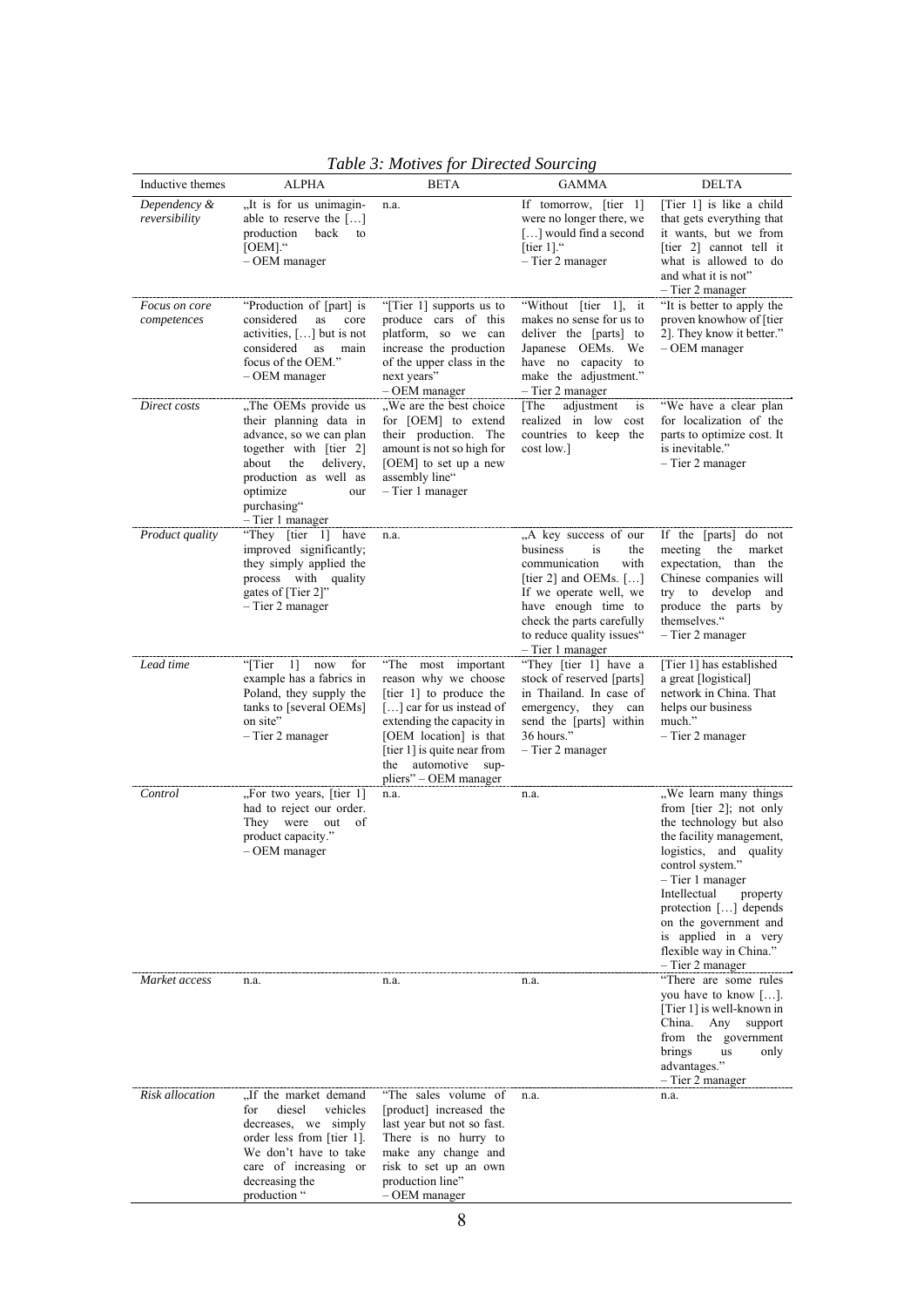– OEM manager

#### **Preliminary conclusion/ contribution**

With this research we expect to expand the current literature on triadic supply chains in general and network buyer-supplier relationships specifically. In this respect, we expect to provide a differentiated look into the various directed sourcing situations and under which circumstances they are beneficial for the involved parties. Again, we do not attempt to map out all existing directed sourcing types but enter the field by illustrating some examples that we were able to detect in our analyses.

We identify two broad types of directed sourcing triads from our interview data. First, ALPHA, BETA, and GAMMA are directed at achieving operational efficiencies and overall cost improvements. While ALPHA aims at assembling close to OEM lines, BETA aims at flexibly handing over assembly to tier 1, and GAMMA aims at technical adaptions close to the customer, DELTA appeared fundamentally different in our analyses. DELTA, as the second identified type, does not primarily aim at achieving efficiencies but the second-tier supplier is selected because of its strategic role for complying with local content regulations of a major Asian market. DELTA hence has a strategic relevance for tier 2 to be able to serve Asian customers while other cases report less or even no dependence on tier 1 such as in GAMMA.

Finally, our study suffers from its narrow scope that was necessary to assess the motivations of conducting directed sourcing in depth. Providing high internal validity while compromising on external generalizability, we hope to trigger attention to directed sourcing triads in the future. We hope that our preliminary findings can motivate future research to begin creating an extensive inventory of all possible motivations that may drive practice to establish such specialized supply relations.

#### **References**

- Asanuma, B. (1985), "The organization of parts purchase in the Japanese automotive industry", *Japanese Economic Studies*, Vol. 13, No. 4, pp. 32-53.
- Autry, C. and Griffis, S.E., (2008), "Supply chain capital: The impact of structural and relational linkages on firm execution and innovation", *Journal of Business Logistics*, Vol. 29, No. 1, pp. 157-173.
- Carter, C.R.; Meschnig, G.; Kaufmann, L. (2015), "Moving to the next level: Why our discipline needs more multilevel theorization", *Journal of Supply Chain Management*, Vol. 51, No. 5, pp. 94-102.
- Choi, T.Y. and Hong, Y. (2002), "Unveiling the structure of supply networks: Case studies in Honda, Acura, and DaimlerChrysler", *Journal of Operations Management*, Vol. 20, No. 5, pp. 469-493.
- Choi, T.U. and Krause, D.R. (2006), "The supply base and its complexity: Implications for transaction costs, risks, responsiveness, and innovation", *Journal of Operations Management*, Vol. 24, No. 5, pp. 637-652.
- Choi, T.Y. and Linton, T. (2011), "Don't let your supply chain control your business", *Harvard Business Review*, Vol. 89, No. 12, pp. 112-117.
- Choi, T.Y. amd Wu, Z. (2009), "Taking the leap from dyads to triads: Buyer-supplier relationships in supply networks", Journal of Purchasing and Supply Mangement, Vol. 15, No. 4, pp. 263-266.
- Dubois, A., & Araujo, L. (2007), "Case research in purchasing and supply management: opportunities and challenges", *Journal of Purchasing and Supply Management*, Vol. 13, No. 3, pp. 170-181.
- Dubois, A. and Frederiksson, P. (2008), "Cooperating and competing in supply networks: Making sense of a triadic sourcing strategy", *Journal of Purchasing & Supply Management*, Vol. 14, No. 3, pp. 170- 179.
- Dyer, J.H. and Ouchi, W.G. (1993), "Japanese-style business partnerships: Giving companies a competitive edge", *Sloan Management Review*, Vol. 35, No. 1, pp. 51- 66.
- Eisenhardt, K. M. (1989), "Building theories from case study research", *Academy of management review*, Vol. 14, No. 4, pp. 532-550.